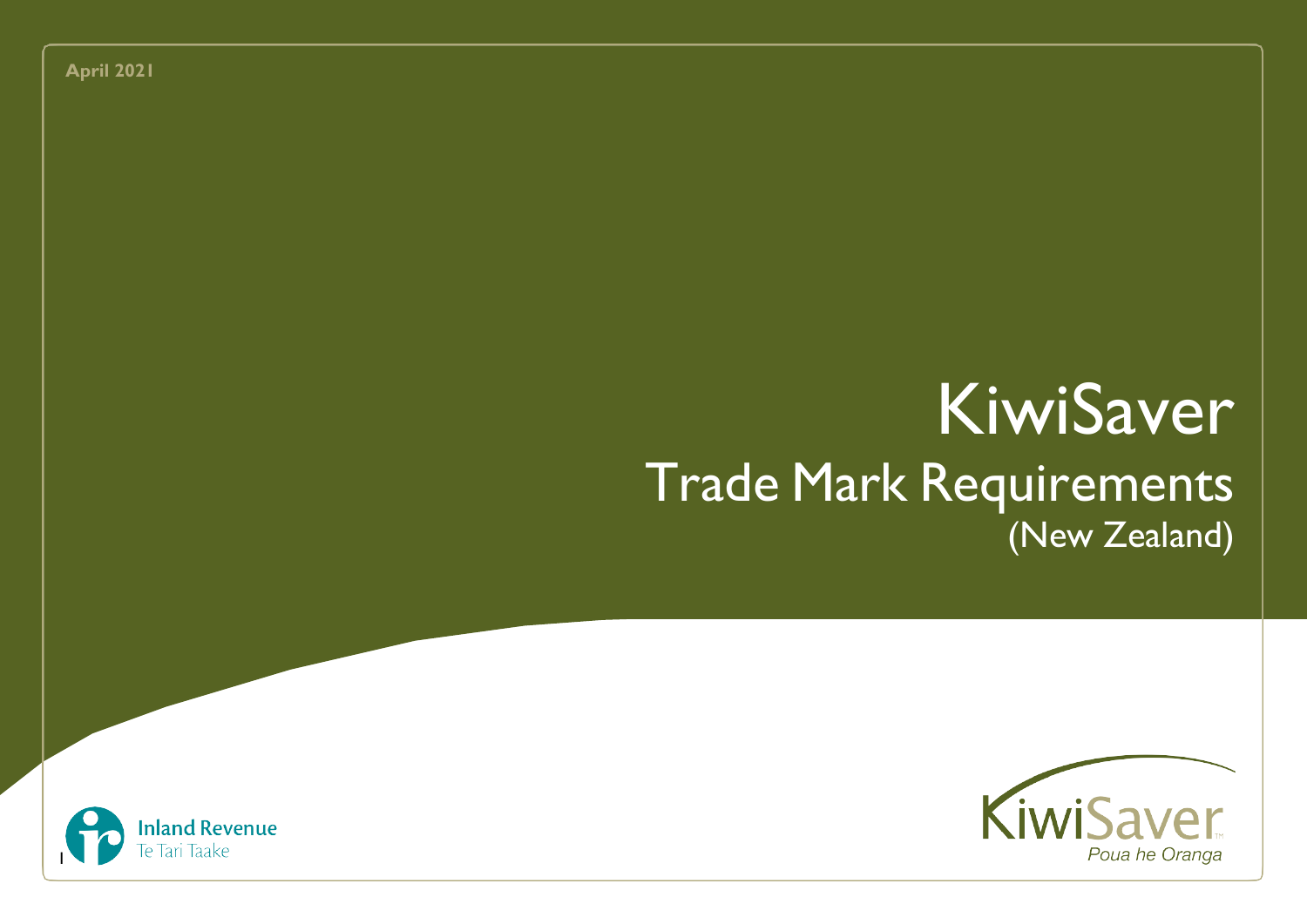

# Contents page

|    | Introduction                                        |   |
|----|-----------------------------------------------------|---|
|    | 2. KiwiSaver                                        | 3 |
| 3. | <b>Protecting the KiwiSaver Trade Marks</b>         | 3 |
|    | 4. Using the KiwiSaver Trade Marks                  | 4 |
|    | 5. Use of the word "KiwiSaver"                      | 5 |
|    | 6. Use of the KiwiSaver Logo                        | 6 |
|    | 7. Use of the KiwiSaver Trade Marks by Distributors | 9 |
|    | 8. General requirements                             | 9 |
| 9. | Changes to these Requirements                       |   |
|    | 10. Interpretation and definitions                  |   |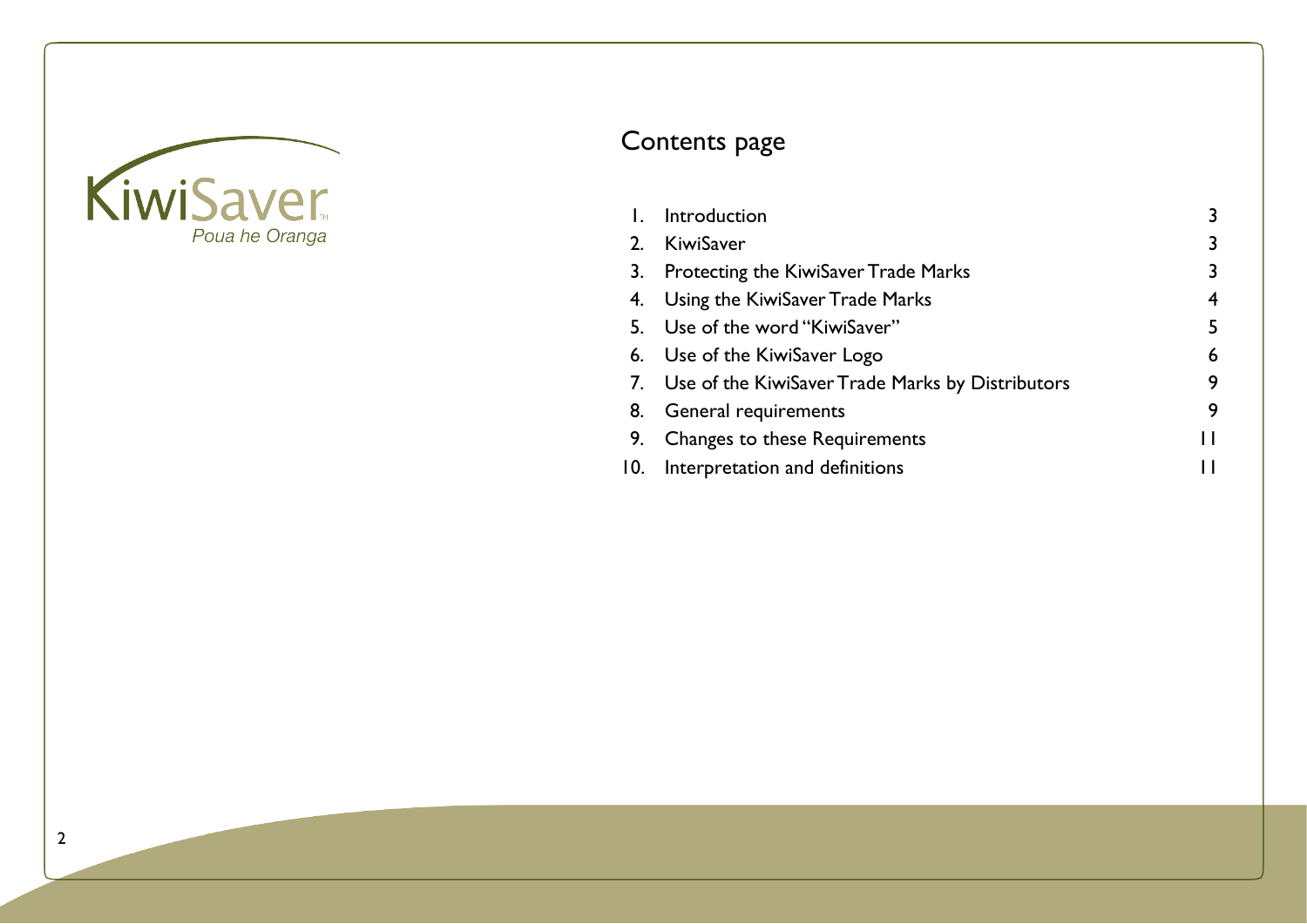# 1. Introduction

- <span id="page-2-0"></span>1.1 This document sets out certain requirements and standards which must be complied with by any Licensed User who is licensed to use the KiwiSaver Trade Marks **("Requirements")**.
- 1.2 These Requirements form part of the KiwiSaver Trade Mark Licence Agreement between Inland Revenue and each Licensed User.
- 1.3 Capitalised terms used in this document are defined in section 10.2.

# <span id="page-2-1"></span>2. KiwiSaver

- 2.1 The KiwiSaver savings initiative was designed to afford higher levels of consumer protection than other superannuation schemes. It is a voluntary, work-based savings initiative to help New Zealanders with their long-term saving for retirement.
- 2.2 The KiwiSaver Trade Marks have become recognised and trusted since the KiwiSaver savings initiative was launched in 2007. It is important to ensure that this remains the case.

# <span id="page-2-2"></span>3. Protecting the KiwiSaver Trade Marks

- 3.1 Part of Inland Revenue's role in administering the KiwiSaver savings initiative is to take steps to ensure the KiwiSaver Trade Marks are protected for the benefit of Scheme Providers and the public.
- 3.2 Inland Revenue has registered the KiwiSaver Trade Marks in various forms as a means of protecting against unauthorised use.
- 3.3 Inland Revenue also needs to ensure the KiwiSaver Trade Marks are used appropriately in the marketplace and that this use is authorised. This helps to:
	- (a) ensure the public are not confused, misled or deceived;
	- (b) ensure Scheme Providers are treated equally; and
	- (c) maintain the integrity of KiwiSaver and stop the KiwiSaver Trade Marks being damaged or diluted.
- 3.4 In considering whether to authorise use of the KiwiSaver Trade Marks, Inland Revenue will consider a range of factors including the context of the proposed use as well as the identity of the proposed users and the nature of their business.
- **3.5** Anyone wishing to use the KiwiSaver Trade Marks must apply to Inland Revenue for a licence by contacting us at the following address: **[kiwisavercommunications@ird.govt.nz](mailto:kiwisavercommunications@ird.govt.nz)**
- 3.6 If Inland Revenue agrees to grant a licence, all use of the KiwiSaver Trade Marks will be governed by that KiwiSaver Trade Mark Licence Agreement and these Requirements.
- 3.7 Although Inland Revenue may authorise use of the KiwiSaver Trade Marks, it is the responsibility of all Licensed Users to make sure the information they supply under or in connection with the KiwiSaver Trade Marks is accurate and complies with all laws.
- 3.8 Any person who uses a KiwiSaver Trade Mark without entering into a KiwiSaver Trade Mark Licence Agreement risks infringing Inland Revenue's rights relating to the KiwiSaver Trade Marks including copyright in the KiwiSaver Logo.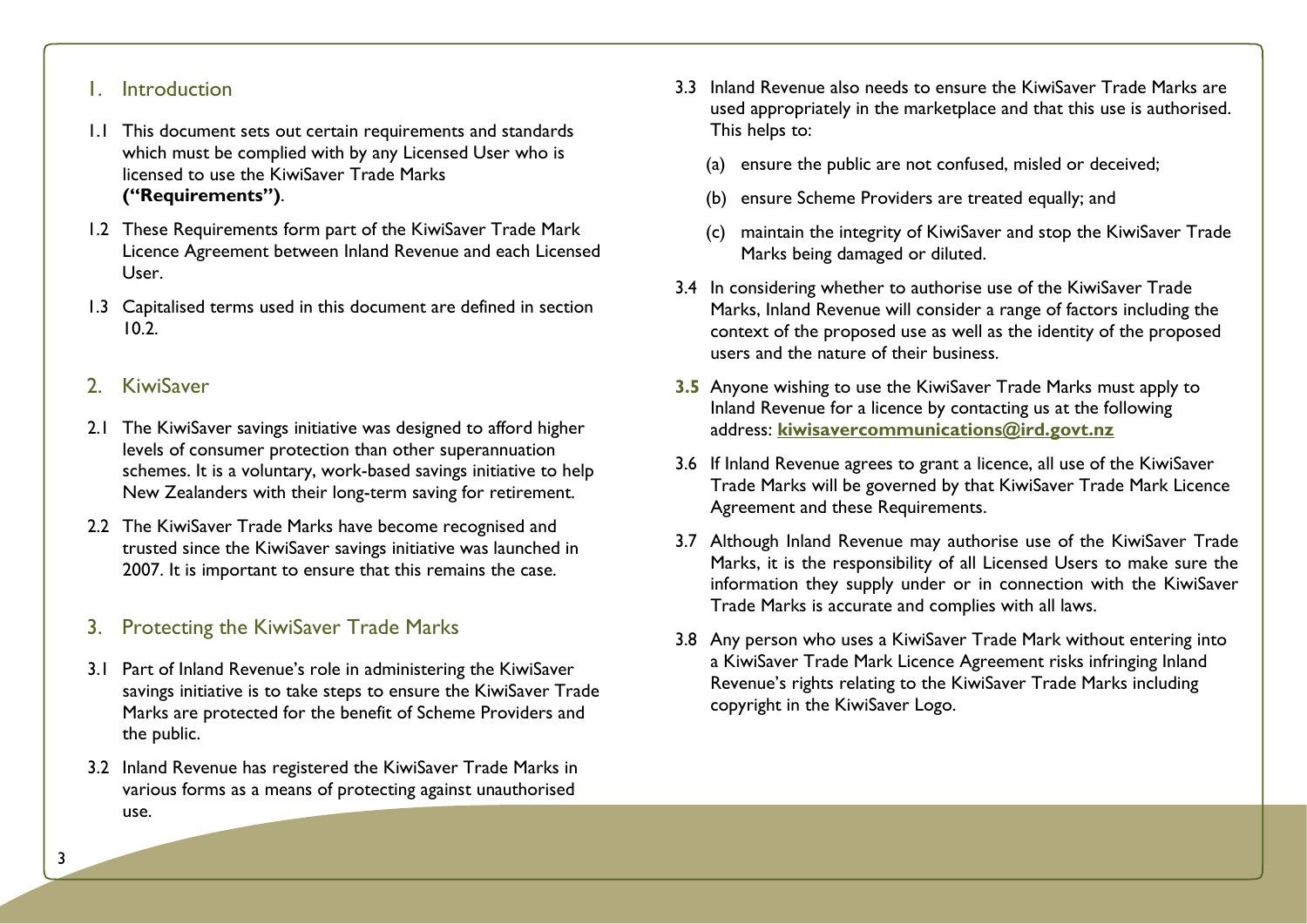3.9 Licensed Users are not permitted to sub-license their rights without Inland Revenue's written approval. Therefore, a Licensed User's related companies and Distributors will not be licensed to use the KiwiSaver Trade Marks unless they also enter into a KiwiSaver Trade Mark Licence Agreement with Inland Revenue.

# <span id="page-3-0"></span>4. Using the KiwiSaver Trade Marks

- 4.1 Licensed Users are entitled to use the KiwiSaver Trade Marks as expressly authorised by the terms of their KiwiSaver Trade Mark Licence Agreement and these Requirements. Licensed Users must not use the KiwiSaver Trade Marks in any other way or for any other purpose. To avoid doubt, this includes use on or in relation to Licensed Users' marketing material and disclosure documents.
- 4.2 Unless otherwise specified in their KiwiSaver Trade Mark Licence Agreement, Licensed Users are only authorised to use:
	- (a) the KiwiSaver Trade Marks in relation to:
		- (i) the marketing, promotion or sale of the Licensed User's KiwiSaver Scheme where the Licensed User is a Scheme Provider;
		- (ii) the marketing, promotion or sale of another Scheme Provider's KiwiSaver Scheme in the case of a Distributor who is authorised to market, promote or sell that scheme or an Excluded Adviser; or
		- (iii) education or advisory services relating to the KiwiSaver savings initiative;
- (b) the word "KiwiSaver" in accordance with section 5 of these Requirements; and
- (c) the KiwiSaver Logo in accordance with section 6 of these Requirements,

and as otherwise authorised or directed by Inland Revenue from time to time in writing.

- 4.3 Without limiting Inland Revenue's other rights and remedies, if a Licensed User other than a Scheme Provider:
	- (a) fails to comply with the terms of its KiwiSaver Trade Mark Licence Agreement or these Requirements, Inland Revenue may notify the Licensed User in writing specifying the failure and requiring it to be remedied; and
	- (b) fails to remedy the failure within 14 days of receiving notice under clause 4.3(a), Inland Revenue may withdraw that Licensed User's authorisation to use the KiwiSaver Trade Marks by giving a further notice in writing in which case the KiwiSaver Trade Mark Licence Agreement will be terminated and the Licensed User must immediately cease all use of the KiwiSaver Trade Marks.

Remedies relating to a Scheme Provider's misuse of the KiwiSaver Trade Marks are set out in the Scheme Provider Agreement between Inland Revenue and the Scheme Provider.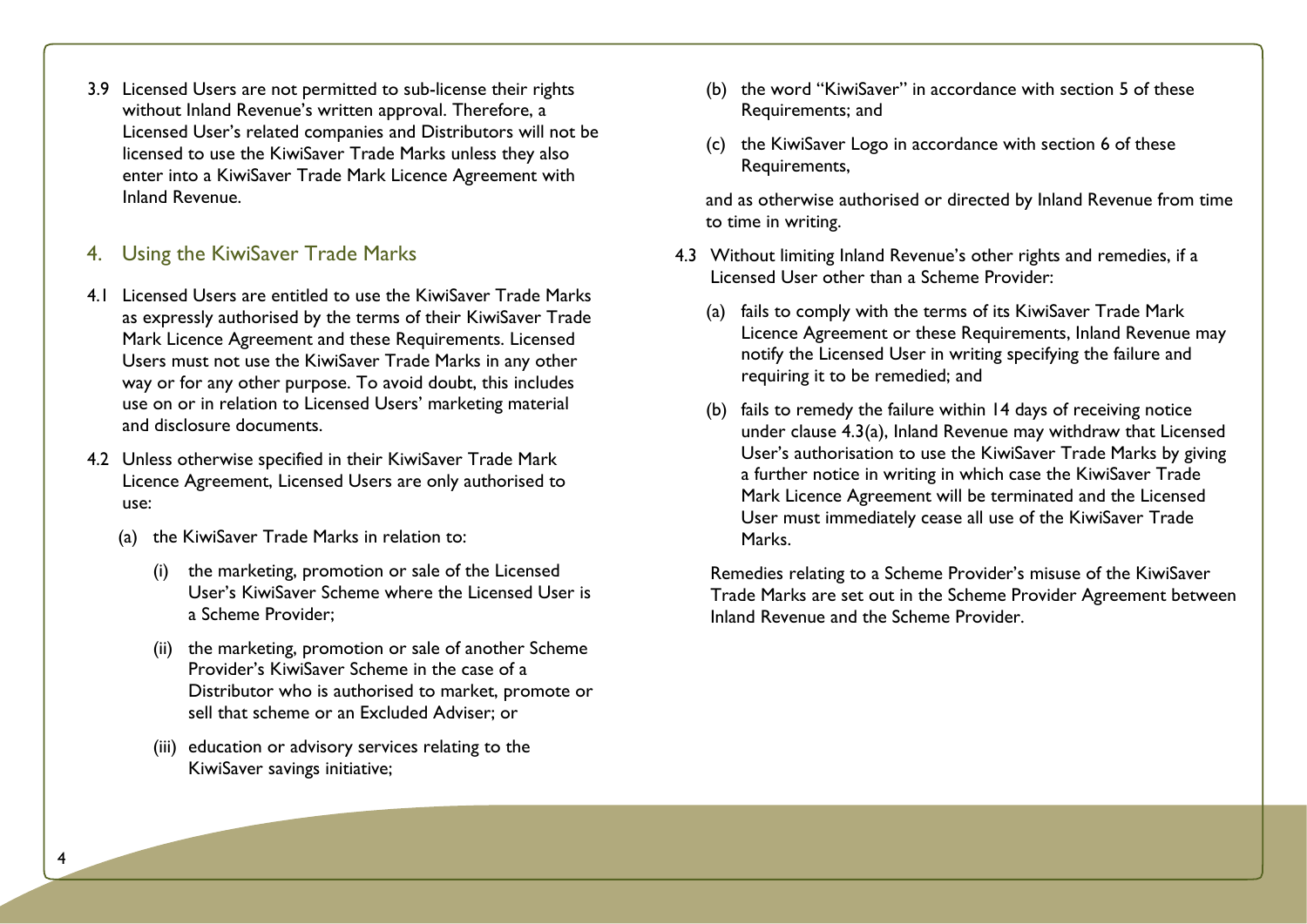# <span id="page-4-0"></span>5. Use of the word "KiwiSaver"

- 5.1 The word "KiwiSaver" must always appear as one word and be spelt with a capital K and capital S.
- 5.2 The word "KiwiSaver" may only be used on its own when referring to the KiwiSaver savings initiative.

e.g., "KiwiSaver involves employers, scheme providers and several government agencies."

- 5.3 Scheme Providers wanting to use the word "KiwiSaver" in relation to their own KiwiSaver Schemes must do so in accordance with one or more of the following examples:
	- "[provider name]'s XYZ KiwiSaver [scheme/plan]"
	- "the XYZ KiwiSaver [scheme/plan]"

"XYZ KiwiSaver [scheme/plan]"

- 5.4 The following examples of use are expressly not permitted on any communication, material or collateral relating to the KiwiSaver savings initiative or a particular KiwiSaver Scheme or Scheme Provider:
	- (a) use of the expression "KiwiSaver fund";
	- (b) use of the word "KiwiSaver" in conjunction with the name, trading name or trade mark of the Licensed User, except as part of the relevant KiwiSaver Scheme name;
	- (c) use of the word "KiwiSaver" in an abbreviated or shortened form of a KiwiSaver Scheme name (for example, reference to the "XYZ KiwiSaver Scheme" as "XYZ KiwiSaver");
- (d) use of any of the expressions "KiwiSavers", "KiwiSaving" or any other word or term where the word "KiwiSaver" (or a variation of that word) is used as a verb or collective noun;
- (e) use of the word "KiwiSaver" in any stylised form or as part of any logo other than as set out in section 6; or
- (f) the use of small or fine print in documentation to define use of the word "KiwiSaver" that does not comply with these Requirements by reference to use that does,

unless Inland Revenue expressly authorises the particular use in writing and at its absolute discretion.

- 5.5 Notwithstanding the other provisions of this clause 5, Scheme Providers are permitted to use the word "KiwiSaver" on its own or in the abbreviated forms described in clause 5.4(c) in domain names, internet/email addresses or 0800 telephone numbers provided that use is not misleading or deceptive and otherwise complies with the terms of their KiwiSaver Trade Mark Licence Agreement and these Requirements.
- 5.6 Licensed Users who are not Scheme Providers are not permitted to use the word "KiwiSaver", or any word that is confusingly similar to the word "KiwiSaver", in domain names or internet/email addresses unless Inland Revenue expressly authorises the particular use in writing and at its absolute discretion.
- 5.7 Licensed Users may use the word "KiwiSaver" in their registered company or KiwiSaver Scheme names provided that use complies with the terms of their KiwiSaver Trade Mark Licence Agreement and these Requirements.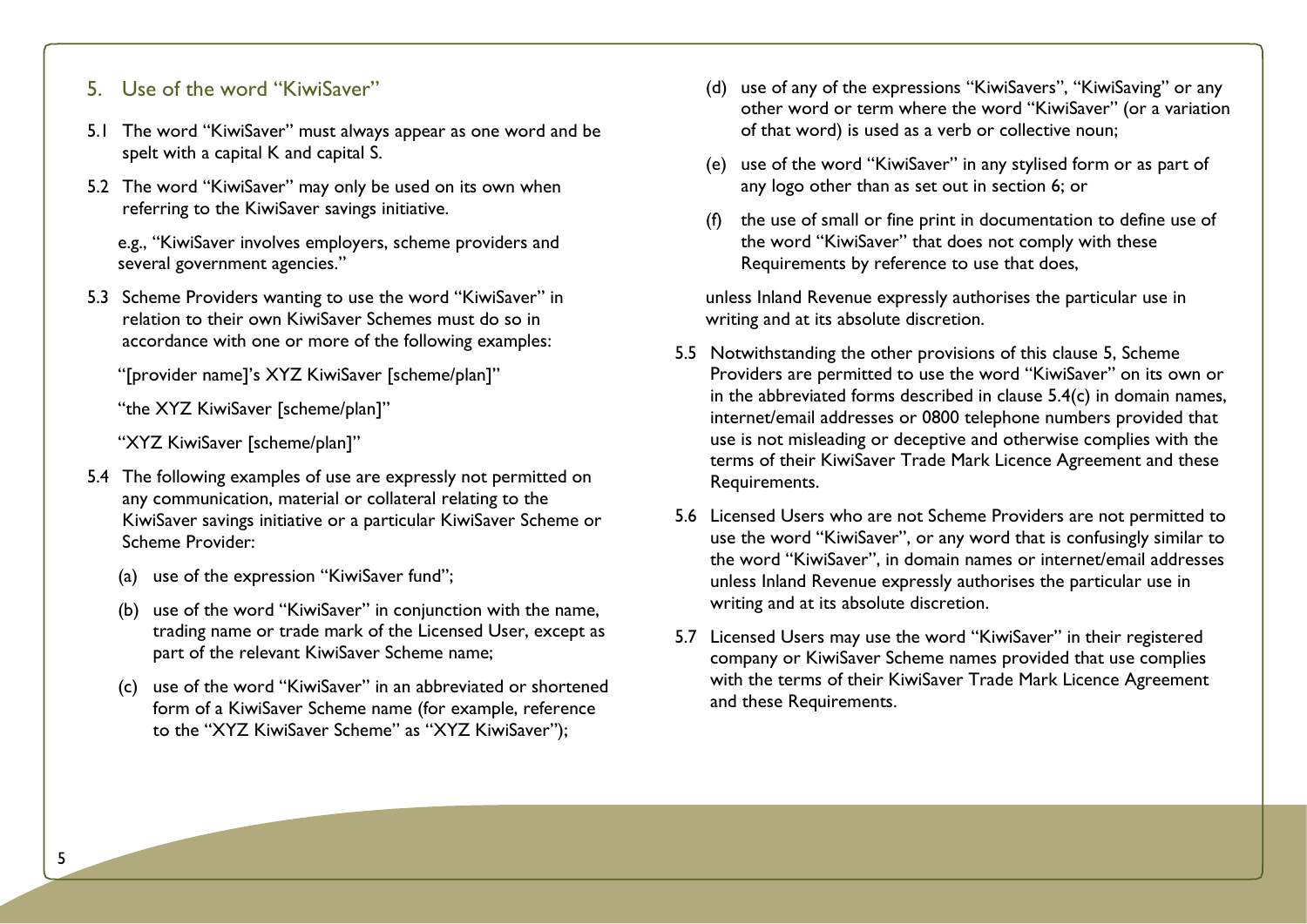# <span id="page-5-0"></span>6. Use of the KiwiSaver Logo

- 6.1 Licensed Users must use and reproduce the KiwiSaver Logo without any alterations and must use electronically sourced artwork at all times. The ™ symbol must appear with the KiwiSaver Logo as indicated in the examples below.
- 6.2 The smallest size that the KiwiSaver Logo can appear is 25mm wide for colour and greyscale versions, and 20mm wide for black versions.



6.3 Clear space must be included around the KiwiSaver Logo to ensure the logo isn't crowded by other graphics. The minimum clear space is determined by the height of the 'w' above and below the logo, and the width of the 'w' on the sides of the logo.



6.4 The KiwiSaver Logo must be reproduced in the correct colours, or in black and white.

If Licensed Users are printing in full colour, they must reproduce the KiwiSaver Logo in a full colour option.

#### **Full-colour version (green and stone)**



Licensed Users must use this when printing in full colour, on a white or very pale background.

**Single-colour version (green only)**



Licensed Users must use this when printing in single colour, on a white or very pale background**.**

### **Full-colour version (green and white)**



Licensed Users must use this when printing in full colour, on midtone backgrounds.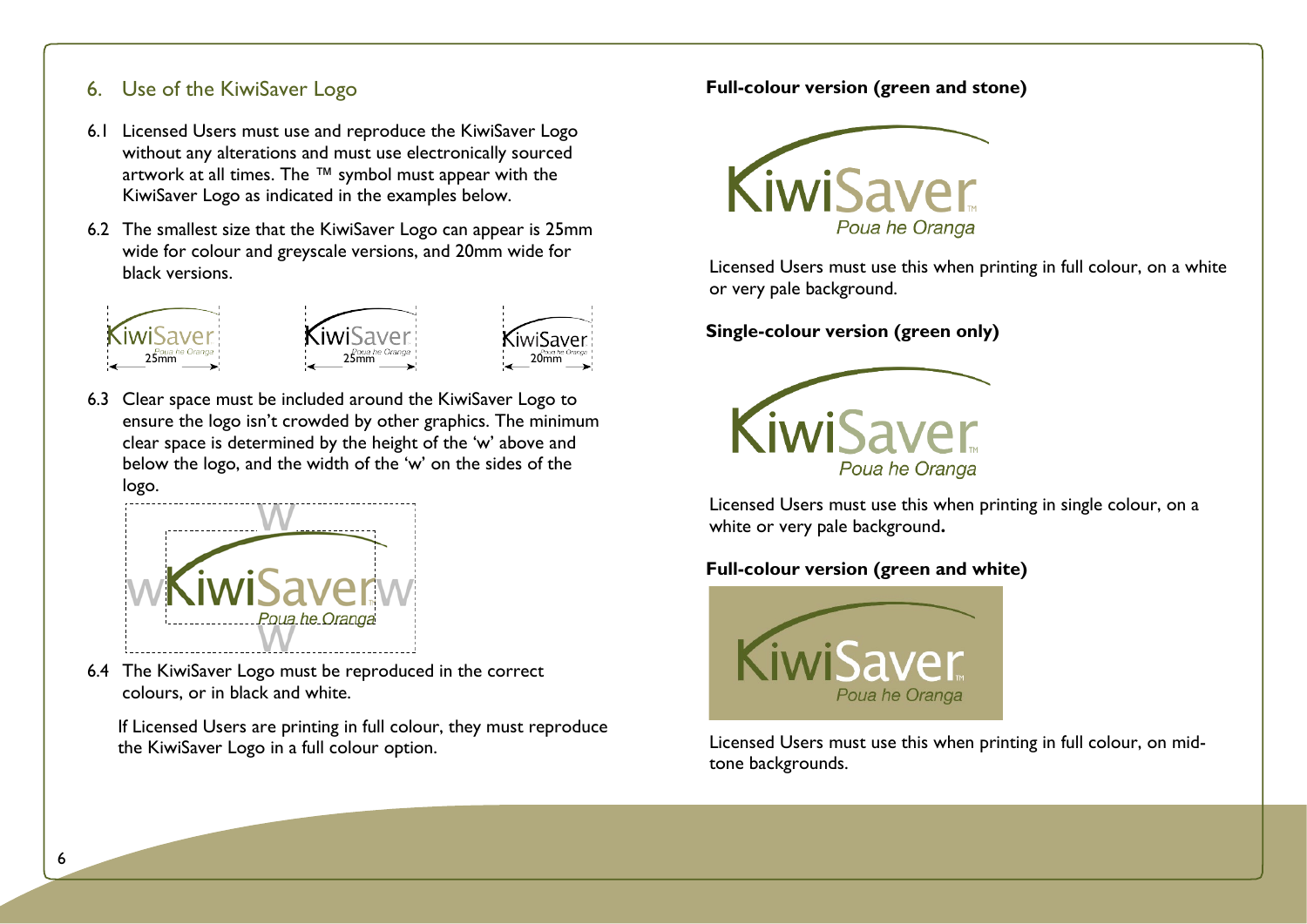#### **Full-colour version (stone and white)**



Licensed Users must use this when printing in full colour, on mid to dark-tone backgrounds.

#### **Greyscale version**



Licensed Users must use this when printing in black and white, on white backgrounds. This logo must never appear on grey backgrounds.

#### **Black version**



Licensed Users must use this when you would use the greyscale version, if it is not possible to use tones.

#### **White version**



Licensed Users must use this on black backgrounds.

- 6.5 The KiwiSaver Logo must not be incorporated into any of the Licensed User's company names, trade marks or logos.
- 6.6 Subject to clause 6.7, the KiwiSaver Logo must not be used on the Licensed User's stationery such as letterhead or business cards. The main reasons for this include:
	- (a) correspondence on or in connection with the stationery may not always relate to KiwiSaver and the use of the KiwiSaver Logo may mislead recipients into believing it is related; and
	- (b) use on letterhead, business cards and other stationery can mislead the public about the authority of the person using that stationery. For example, the public may be misled that the person has some official government status or is in fact a Scheme Provider when they are not.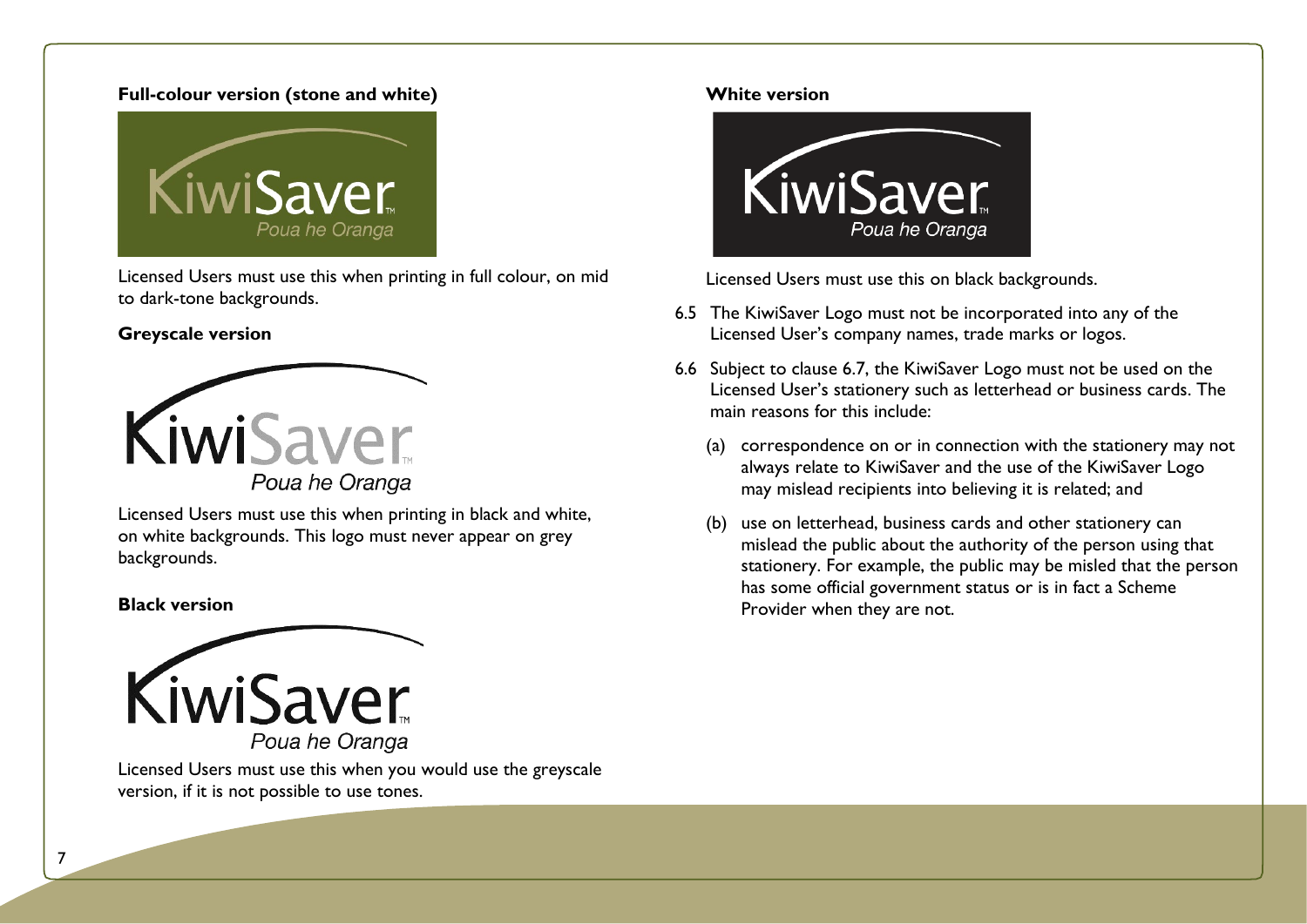- 6.7 Scheme Providers may use the KiwiSaver Logo on member statements and correspondence to members of its KiwiSaver Scheme provided that the logo is used together with:
	- (a) the full name of the relevant Scheme Provider's KiwiSaver Scheme; and
	- (b) the relevant Scheme Provider's logo.
- 6.8 The KiwiSaver Logo can be used on websites, as long as the Licensed User ensures that:
	- (a) the only link navigable from the KiwiSaver Logo is to

#### **[www.ird.govt.nz/kiwisaver](http://www.ird.govt.nz/kiwisaver)** ;

- (b) the KiwiSaver Logo does not feature so prominently as to suggest the website is an official government website or has some official government sanction; and
- (c) in the case of Licensed Users who are not also Scheme Providers, the website prominently features the following disclaimer:

"This website is operated by XYZ and is not endorsed by, or affiliated with, the New Zealand government or Inland Revenue. XYZ is

using the KiwiSaver trade mark and logo under licence from Inland Revenue. To view the official New Zealand government KiwiSaver website, please click here." [link to **[www.ird.govt.nz/kiwisaver](http://www.ird.govt.nz/kiwisaver)** ].

6.9 Two colours make up the KiwiSaver colour palette – KiwiSaver stone and KiwiSaver green.





#### **KiwiSaver green**

Pantone 5753 C

C–64 M–42 Y–100 K–29

R–87 G–100 B–35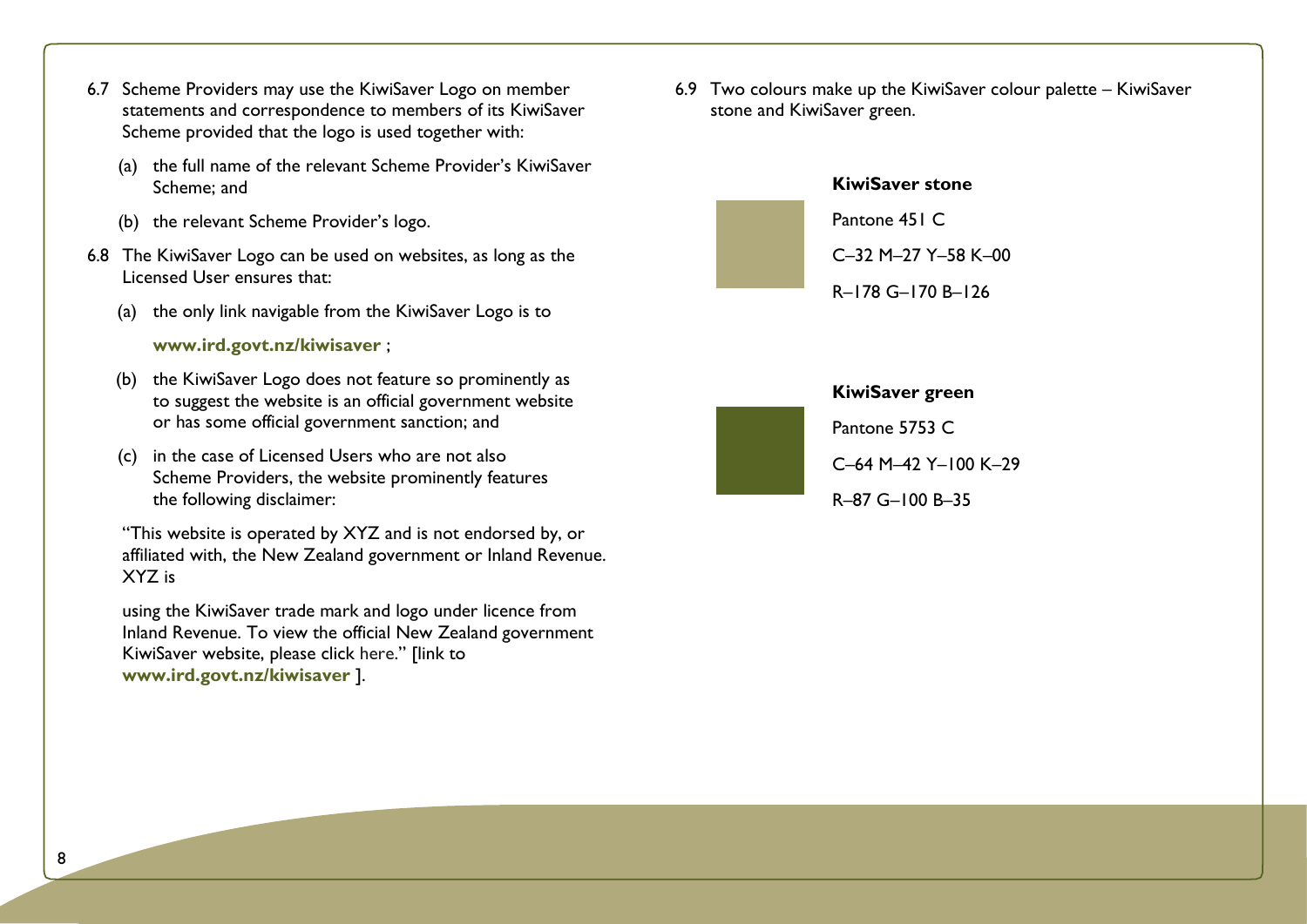# <span id="page-8-0"></span>7. Use of the KiwiSaver Trade Marks by Distributors

- 7.1 When promoting, marketing, distributing, supplying or selling another person's KiwiSaver Scheme product, Licensed Users who are Distributors or Excluded Advisers must:
	- (a) ensure it is clear in all correspondence, promotional material and dealings that they are promoting, marketing, distributing, supplying or selling another person's KiwiSaver Scheme product and not their own;
	- (b) clearly identify the Scheme Provider and the Scheme Provider's KiwiSaver Scheme (by reference to the official name of the registered KiwiSaver Scheme as registered with the Financial Markets Authority) that is being promoted, marketed, distributed, supplied or sold;
	- (c) not re-brand another person's KiwiSaver Scheme or KiwiSaver Scheme product as their own or under their own trade mark or trading name; and
	- (d) only co-brand another person's KiwiSaver Scheme or KiwiSaver Scheme product if it is clear in all communications and throughout all written materials (together, the 'material'):
		- who the Scheme Provider is; and
		- (ii) what the KiwiSaver Scheme's official name is (as registered with the Financial Markets Authority).

All Licensed Users, including Scheme Providers, must ensure this information features prominently throughout the material so that it is explicitly clear to the public, from first impressions, who the Scheme Provider is and what the official name of the KiwiSaver Scheme is.

- 7.2 Where Licensed Users engage employees, agents or contractors to help them to promote, market, distribute, supply or sell another person's KiwiSaver Scheme product, they must ensure the employees, agents and contractors are reputable, trustworthy and have sufficient skills, experience and qualifications to promote, market, distribute, supply or sell the KiwiSaver Scheme product in a manner that is accurate, ethical, legal and not misleading.
- 7.3 Licensed Users must only promote KiwiSaver Schemes registered by the Financial Markets Authority as KiwiSaver Schemes.

## <span id="page-8-1"></span>8. General requirements

- 8.1 The KiwiSaver Trade Marks must not be used in a way which is misleading or deceptive or likely to mislead or deceive. Without limitation, Licensed Users must ensure:
	- (a) it is clear what goods or services they are offering in connection with their use of the KiwiSaver Trade Marks; and
	- (b) they do not make any false representations or suggestions as to their status or as to any authority or accreditation they or their goods and services have obtained.
- 8.2 Without limiting section 8.1, Licensed Users must not use the word "accredited", or any similar words, in connection with the KiwiSaver Trade Marks if that use gives any suggestion that the Licensed User has obtained any official government accreditation or sanction in relation to the KiwiSaver savings initiative.
- 8.3 The KiwiSaver Trade Marks must only be used for legal purposes and must not be used in connection with any illegal activity.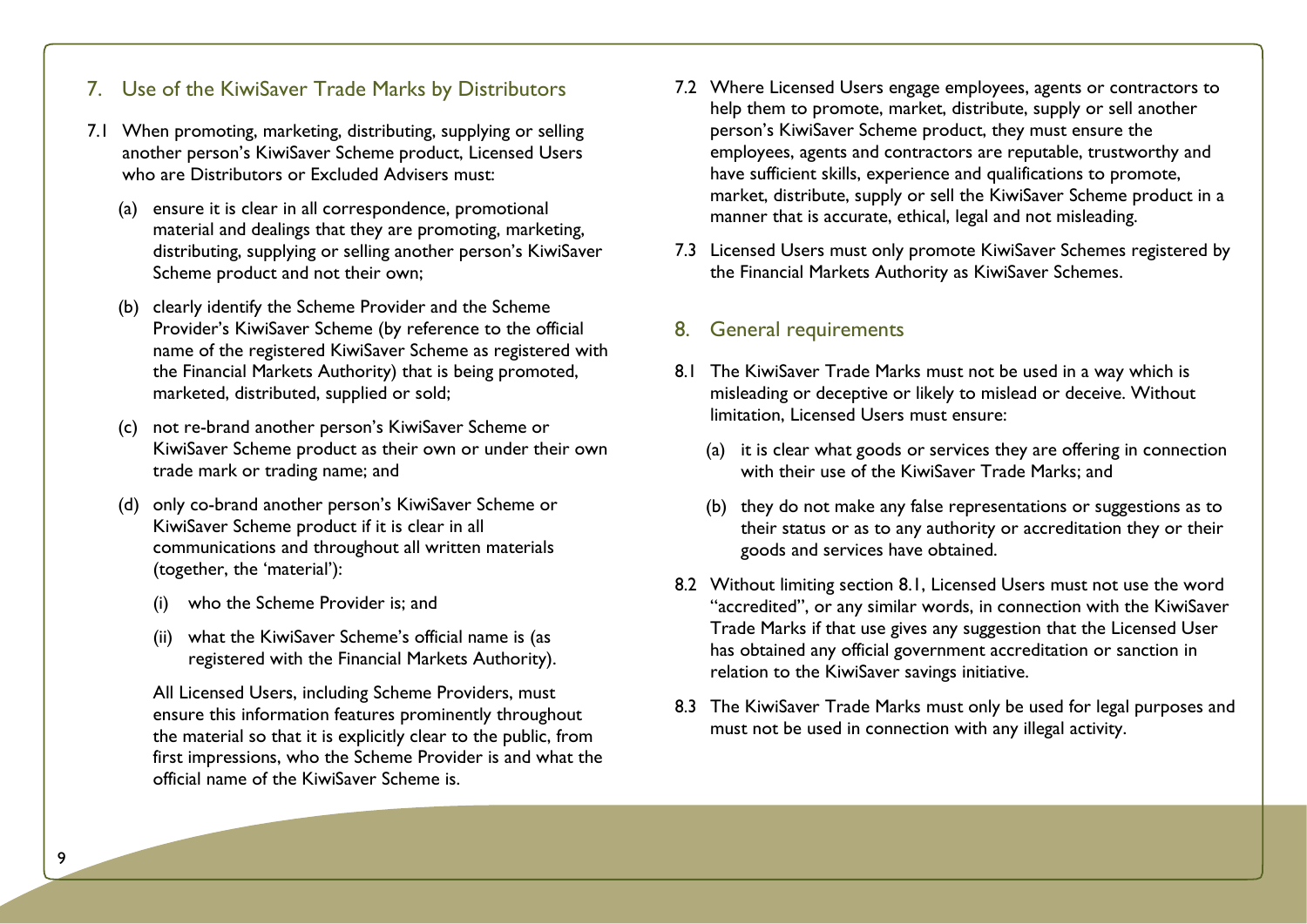- 8.4 Licensed Users must ensure:
	- (a) the goods and services they supply under or in connection with the KiwiSaver Trade Marks:
		- (i) are of a consistently high standard and quality; and
		- (ii) comply with all laws and regulations;
	- (b) the information and documentation they provide to third parties, including external reporting houses, complies with the Requirements; and
	- (c) the methods they and their Distributors employ to promote, market, distribute, supply and sell KiwiSaver Scheme products comply with all laws and regulations including, without limitation, all laws and regulations relating to the marketing and sale of financial products and securities.
- 8.5 Each Licensed User agrees:
	- (a) not to use the KiwiSaver Trade Marks in any way that would tend to allow them to become generic, lose their distinctiveness, become liable to mislead the public, or be detrimental to or inconsistent with the good name, goodwill, reputation and image of Inland Revenue or the KiwiSaver savings initiative;
	- (b) not to misrepresent any aspect of the KiwiSaver savings initiative or any KiwiSaver Scheme or give any false or misleading information about either of them;
	- (c) not to engage in any misleading, deceptive, unethical or illegal practices in relation to the KiwiSaver savings initiative or any KiwiSaver Scheme or Scheme Provider;
	- (d) not to do anything to harm the reputation of the KiwiSaver savings initiative;
- (e) to immediately cease any behaviour or activity that is in breach of these Requirements; and
- to report to Inland Revenue in writing if they become aware of any third party making use of the KiwiSaver Trade Marks other than in accordance with the Requirements or in any way that prejudices the distinctiveness and value of the KiwiSaver Trade Marks; and
- (g) to ensure its employees, agents and contractors comply with these Requirements.
- 8.6 Without limiting section 7, each Licensed User who is a Scheme Provider agrees:
	- (a) not to re-brand it's KiwiSaver Scheme or KiwiSaver Scheme product, or allow it to be re-branded, under another person's trade mark or trading name or under a name that is different from its KiwiSaver Scheme's official name as registered with the Financial Markets Authority; and
	- (b) to only co-brand it's KiwiSaver Scheme or KiwiSaver Scheme product if it is clear in all communications and throughout all written materials (together, 'the material'):
		- (i) who the Scheme Provider is; and
		- (ii) what the KiwiSaver Scheme's official name is (as registered with the Financial Markets Authority).

All Licensed Users, including Distributors and Excluded Advisers, must ensure this information features prominently throughout the material so that it is explicitly clear to the public, from first impressions, who the Scheme Provider is and what the official name of the KiwiSaver Scheme is.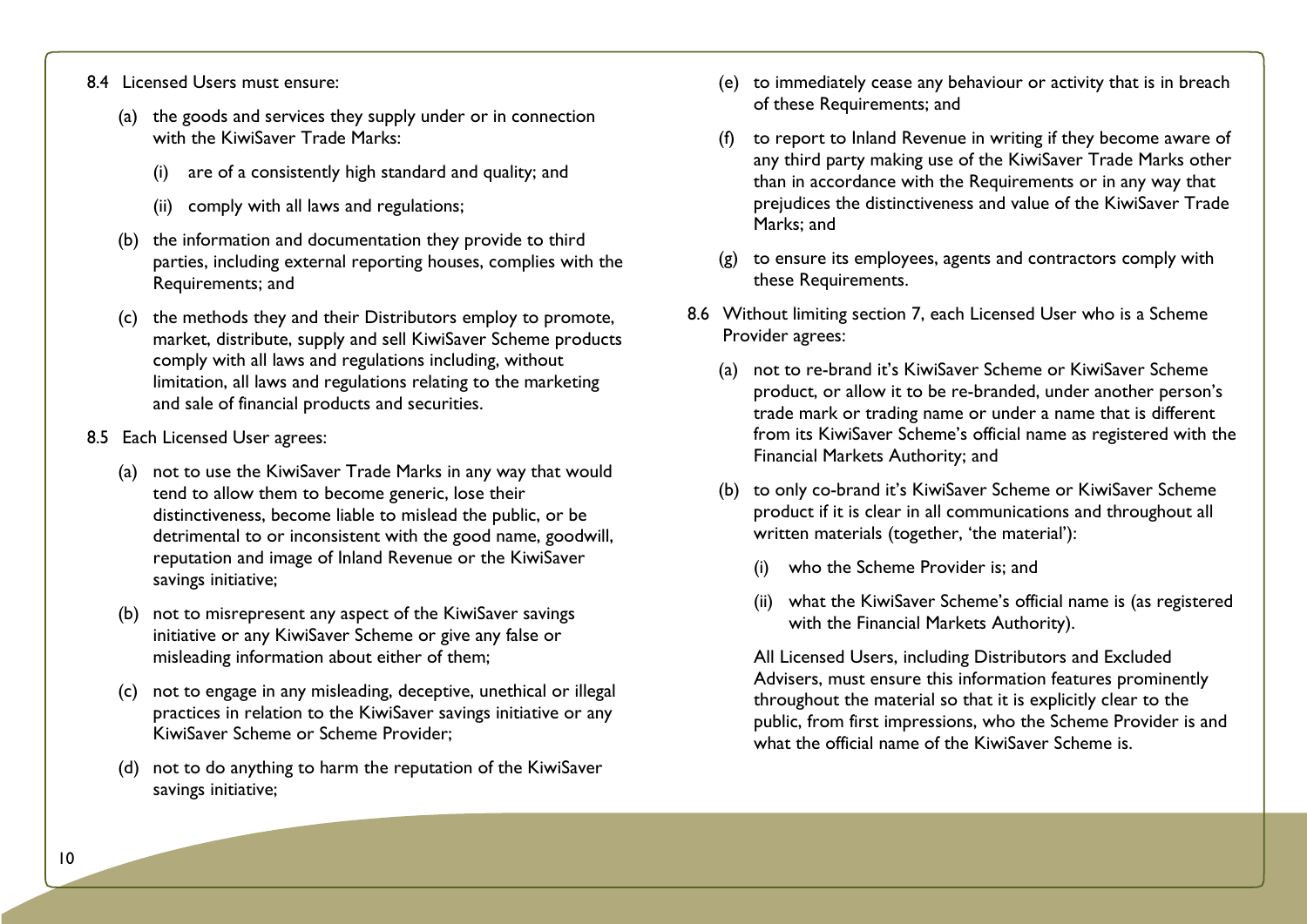# <span id="page-10-0"></span>9. Changes to these Requirements

- 9.1 These Requirements may be changed from time to time by Inland Revenue including where Inland Revenue considers it necessary or desirable to change them as a result of legislative or regulatory change, the introduction of new legislation or regulation, developments in the industry, or changes to Inland Revenue's branding or brand management strategy.
- 9.2 Inland Revenue intends to consult with Licensed Users who are Scheme Providers on all changes to these Requirements unless Inland Revenue considers consultation to be unnecessary or inappropriate in the circumstances. Inland Revenue will notify Scheme Providers of the timing and nature of any consultation at the time it is undertaken.
- 9.3 Subject to clause 9.2, any revised final version of the Requirements will become effective 30 days after it is made available to the public and to all Licensed Users.
- 9.4 Although the amended version of the Requirements will be effective after the 30 day period referred to in clause 9.3, certain changes may not have to be implemented immediately. For example, Inland Revenue may allow a phase out period for any outdated branding.
- 9.5 Licensed Users may terminate their KiwiSaver Trade Mark Licence Agreement by giving notice in writing to Inland Revenue if they do not accept any changes made to these Requirements.
- <span id="page-10-1"></span>9.6 Where a Licensed User is licensed under a Scheme Provider Agreement, the change management process set out in clause 11 of the Scheme Provider Agreement will not apply to changes to these Requirements. Changes to these Requirements will be governed by this clause 9.

# 10. Interpretation and definitions

#### 10.1 In these Requirements:

- (a) headings are used for convenience only and will not affect its interpretation;
- (b) references to the singular include the plural and vice versa;
- (c) references to any statute or regulation are references to that statute or regulation as amended or replaced;
- (d) where a word or phrase is defined, its other grammatical forms have a corresponding meaning;
- (e) references to a "person" include:
	- an individual, firm, company, corporation or unincorporated body of persons;
	- (ii) any public, territorial or regional authority;
	- (iii) any government; and
	- (iv) any agency of any government or authority; and
- (f) an obligation not to do anything includes an obligation not to suffer, permit or cause that thing to be done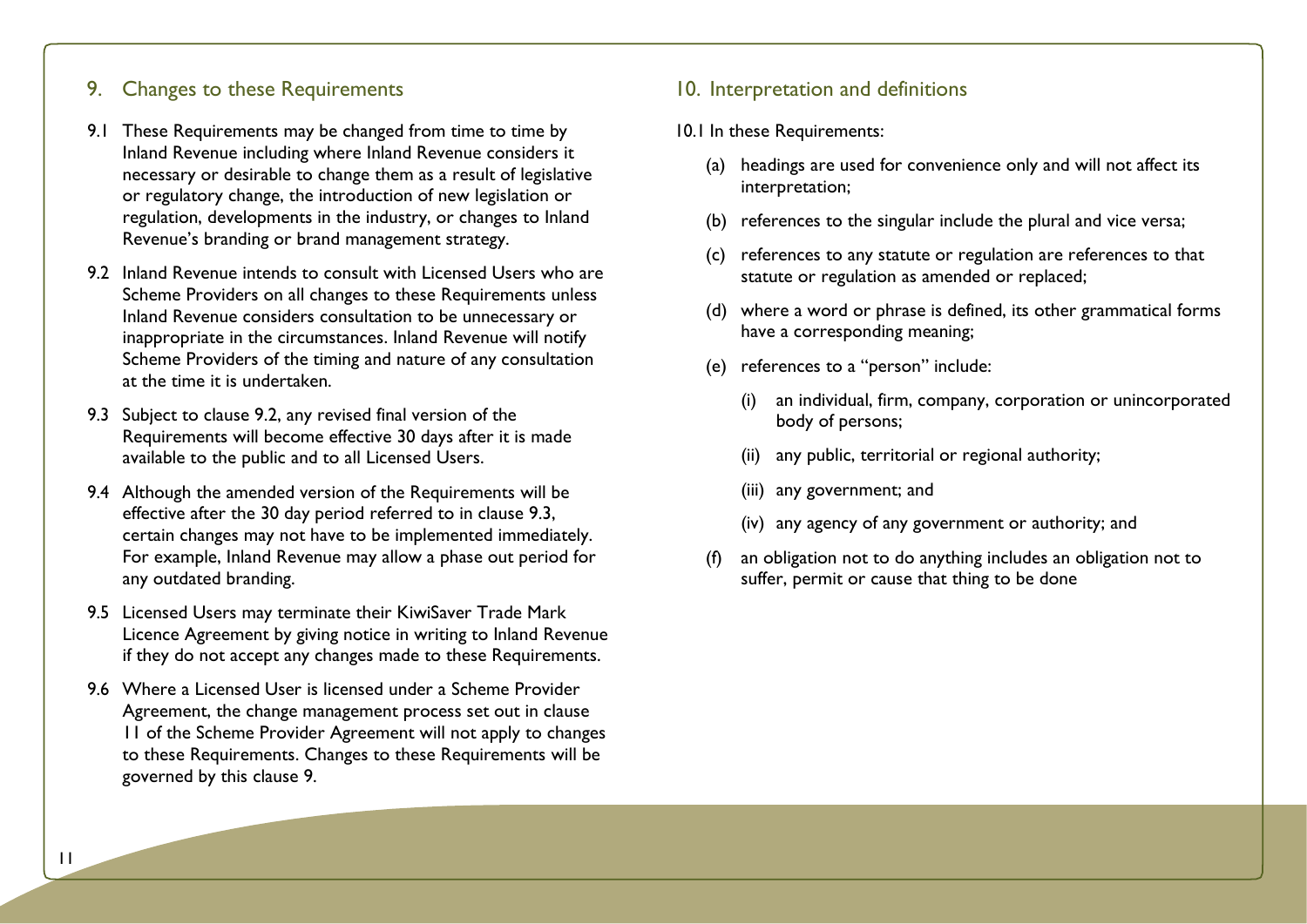10.2 In these Requirements the following terms have the following meanings:

**"Act"** means the KiwiSaver Act 2006 and includes all regulations made under that Act.

**"Distributor"** means any person who a Scheme Provider knows, or ought reasonably to be aware, promotes, markets, distributes, supplies or sells any or all of the Scheme Provider's KiwiSaver Scheme products as part of that person's business activities or otherwise for financial gain or intends doing so and includes, without limitation, any of the following persons where the Scheme Provider knows, or ought to be aware, those persons promote, market, distribute, supply or sell any or all of the Scheme Provider's KiwiSaver products as part of those persons' business activities or otherwise for financial gain or intend doing so:

- (a) Financial Advisers;
- (b) Nominated Representatives,

but excludes any Excluded Person or Excluded Advisers.

**"Excluded Advisers"** means Financial Advisers or Nominated Representatives who are not directly engaged by:

- (a) the Scheme Provider; or
- (b) an associated entity of the Scheme Provider.

**"Excluded Person"** means any:

- (a) employer to the extent that the employer is acting in the ordinary course of its role as employer in providing information to its employees about the Scheme Provider's KiwiSaver Scheme; or
- (b) trustee of the Scheme Provider's KiwiSaver Scheme in so far as that trustee is acting in the ordinary course of performing its duties and obligations as trustee of the Scheme Provider's KiwiSaver Scheme.

**"Financial Adviser"** has the meaning given to that term in section 6(1) of the Financial Markets Conduct Act 2013.

**"Inland Revenue"** means Her Majesty in Right of New Zealand acting by and through the Commissioner of Inland Revenue or his or her authorised delegate.

**"KiwiSaver"** means the KiwiSaver savings initiative put in place under the Act.

**"KiwiSaver Logo"** means the logo that is the subject of New Zealand Trade Mark No. 748366, as amended from time to time by Inland Revenue.

**"KiwiSaver Scheme"** has the meaning given to that term in the Act.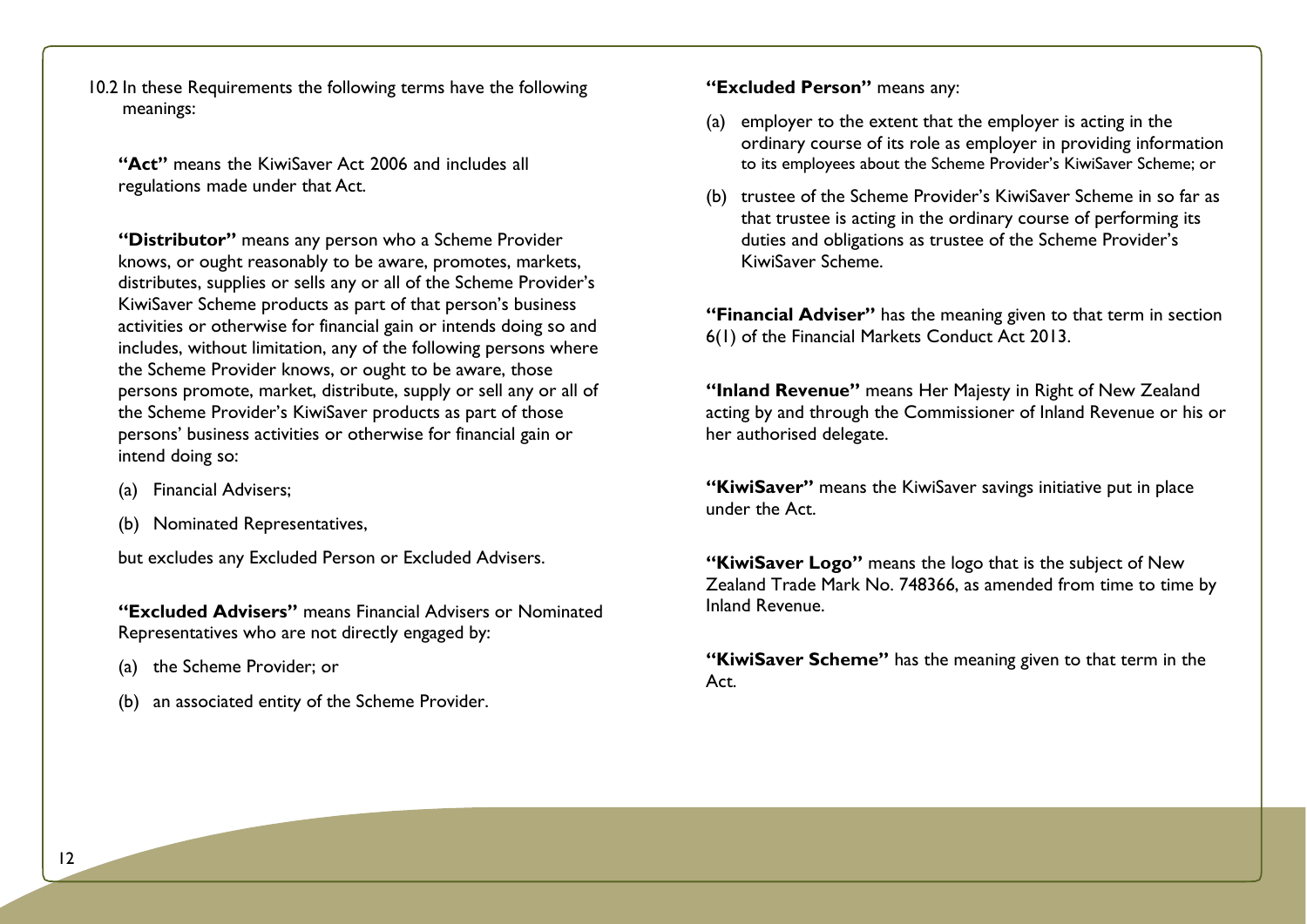**"KiwiSaver Trade Marks"** means the trade marks that are the subject of New Zealand Trade Mark Nos. 729804, 748366 and 812852, as amended from time to time by Inland Revenue.

#### **"KiwiSaver Trade Mark Licence Agreement"** means:

- (a) in the case of Scheme Providers, the licence agreement set out inSchedule A of the Scheme Provider Agreement; and
- (b) in the case of all other Licensed Users, the licence agreement entered into by the Licensed User and Inland Revenue governing use of the KiwiSaver Trade Marks.

**"Licensed User"** means a person who is party to a KiwiSaver Trade Mark Licence Agreement with Inland Revenue.

**"Nominated Representative"** has the meaning given to that term in section 6(1) of the Financial Markets Conduct Act 2013.

**"Provider"** has the meaning given to that term in the Act.

**"Requirements"** has the meaning given to that term in section 1.1.

**"Scheme Provider"** means a Provider of a KiwiSaver Scheme.

**"Scheme Provider Agreement"** means the Scheme Provider Agreement entered into by each Scheme Provider and Inland Revenue.